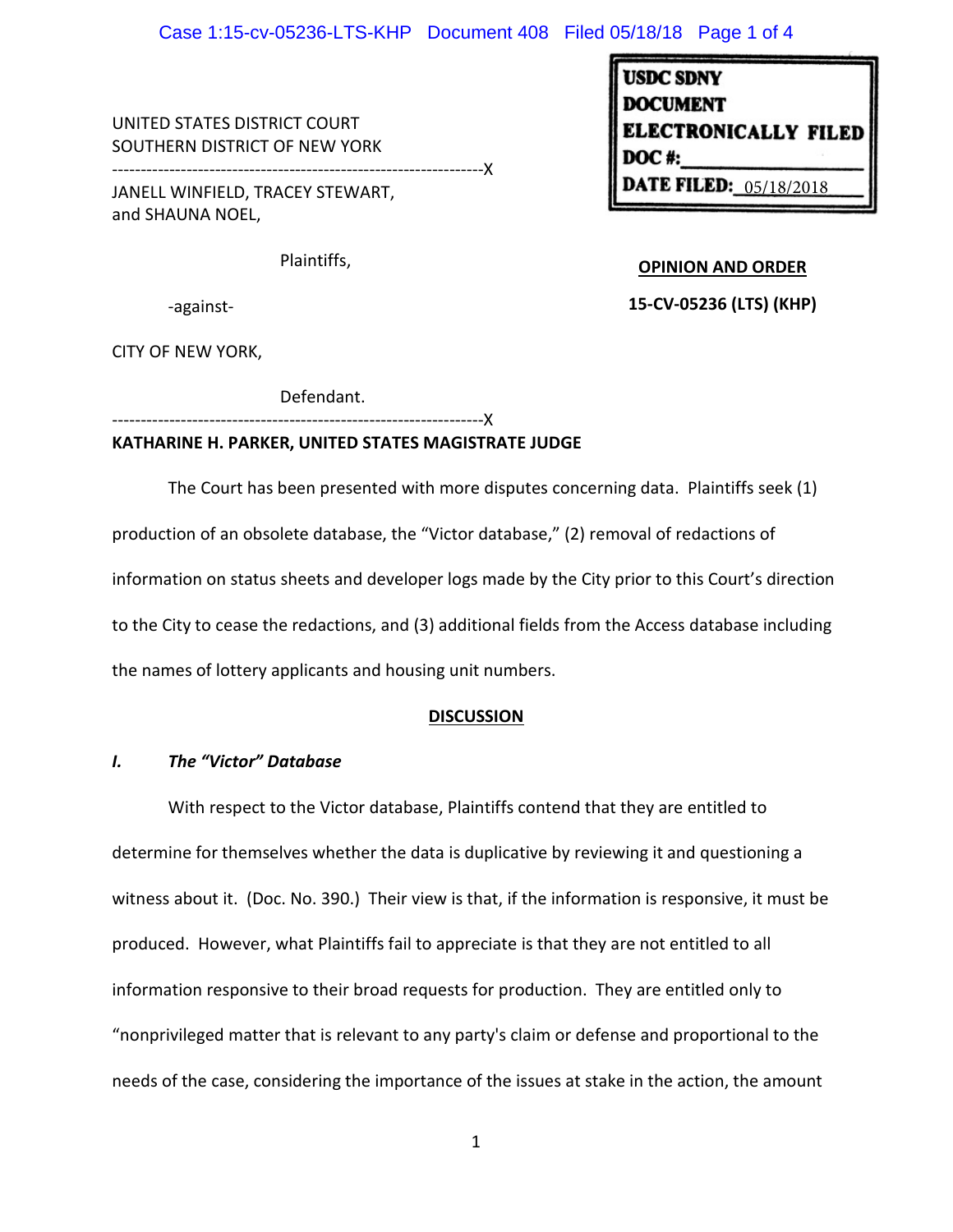# Case 1:15-cv-05236-LTS-KHP Document 408 Filed 05/18/18 Page 2 of 4

in controversy, the parties' relative access to relevant information, the parties' resources, the importance of the discovery in resolving the issues, and whether the burden or expense of the proposed discovery outweighs its likely benefit." Fed. R. Civ. P. 26(b)(1); *see also Federal Rule of Civil Procedure 34(b)(2) Primer: Practice Pointers for Responding to Discovery Requests*, 19 Sedona Conf. J. 447, 467 (forthcoming 2018) (advising parties to "avoid beginning requests [for production] with 'any and all documents and communications that refer or relate' to a particular subject" because this type of request is contrary to Rule 34's mandate that requests "must describe with reasonable particularity each item or category of items to be inspected" and Rule 26(b)(1)'s proportionality requirement). In managing a complex litigation such as this, the Court's concern is balancing (1) the need for both parties to have the time and opportunity to gather sufficient information to fairly present their claims and defenses on the merits and (2) the need to secure the speedy and inexpensive determination of the action. *See* Fed. R. Civ. P. 1.

The City has indicated that the data in this database would be largely duplicative of information from the Access database already produced and would be less reliable. (Doc. No. 400.) Plaintiffs offer no basis to question the City's representations. Yet, Plaintiffs have indicated that they wish to evaluate the data themselves and serve a notice of deposition pursuant to Federal Rule of Civil Procedure 30(b)(6) to learn more about the data. Given the length of time production of data has already taken, as well as the length of time discovery about the data has taken, $1$  this Court does not believe production of the Victor database is

<span id="page-1-0"></span> $1$  This discovery has included several informal meetings between Plaintiffs and City technology personnel, exchange of written questions and answers about the data, and several days of deposition of technology personnel.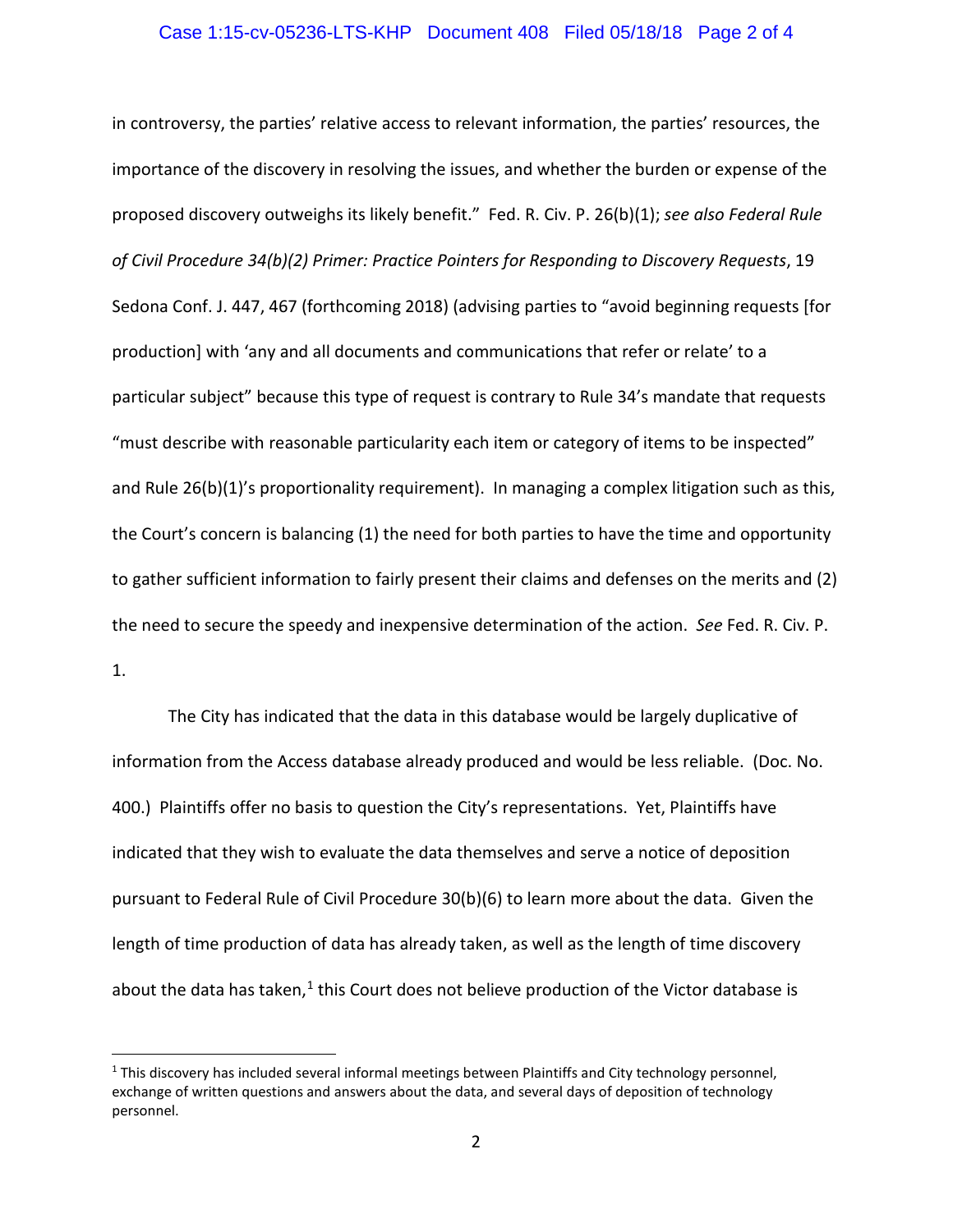#### Case 1:15-cv-05236-LTS-KHP Document 408 Filed 05/18/18 Page 3 of 4

warranted or proportional to the needs of the case in light of all of the factors set forth in Rule 26(b)(1). Production of this database is not likely to provide useful additional information to Plaintiffs and would necessitate, as Plaintiffs have indicated, at least one additional deposition. Given the looming cut-off for fact discovery, it is this Court's view that the parties should focus on the other, substantial fact discovery remaining as outlined in their recent letters to the Court.

#### *II. Defendant's Redactions*

With respect to redactions, Plaintiffs contend that their ability to organize, use, crosscheck, and analyze data, and engage in their own reconciliation process, has been restricted. (Doc. No. 390.) However, Plaintiffs' expert has been evaluating the data for some time, prepared a preliminary report, and assisted Plaintiffs' counsel in preparing detailed questions concerning the database in advance of data witness depositions. The City has explained its reconciliation process to Plaintiffs, and Plaintiffs have offered no basis to question the City's process. Furthermore, it is unclear why the particular information that Plaintiffs seek is necessary for conducting their disparate impact analysis. For example, Plaintiffs do not need the names of applicants from the Access database to assess whether an applicant was qualified for an apartment and successful in obtaining an apartment. Further, some of the redacted information on the status sheets and logs is redundant of information already produced and therefore not needed. Moreover, the City argues that requiring "un-redaction" would be time consuming. (Doc. No. 400.) Indeed, the City ceased making redactions at this Court's direction precisely because of the time it took. It would take just as long to "un-redact" the status sheets and logs. The only data Plaintiffs have persuasively argued is needed for their own cross-

3